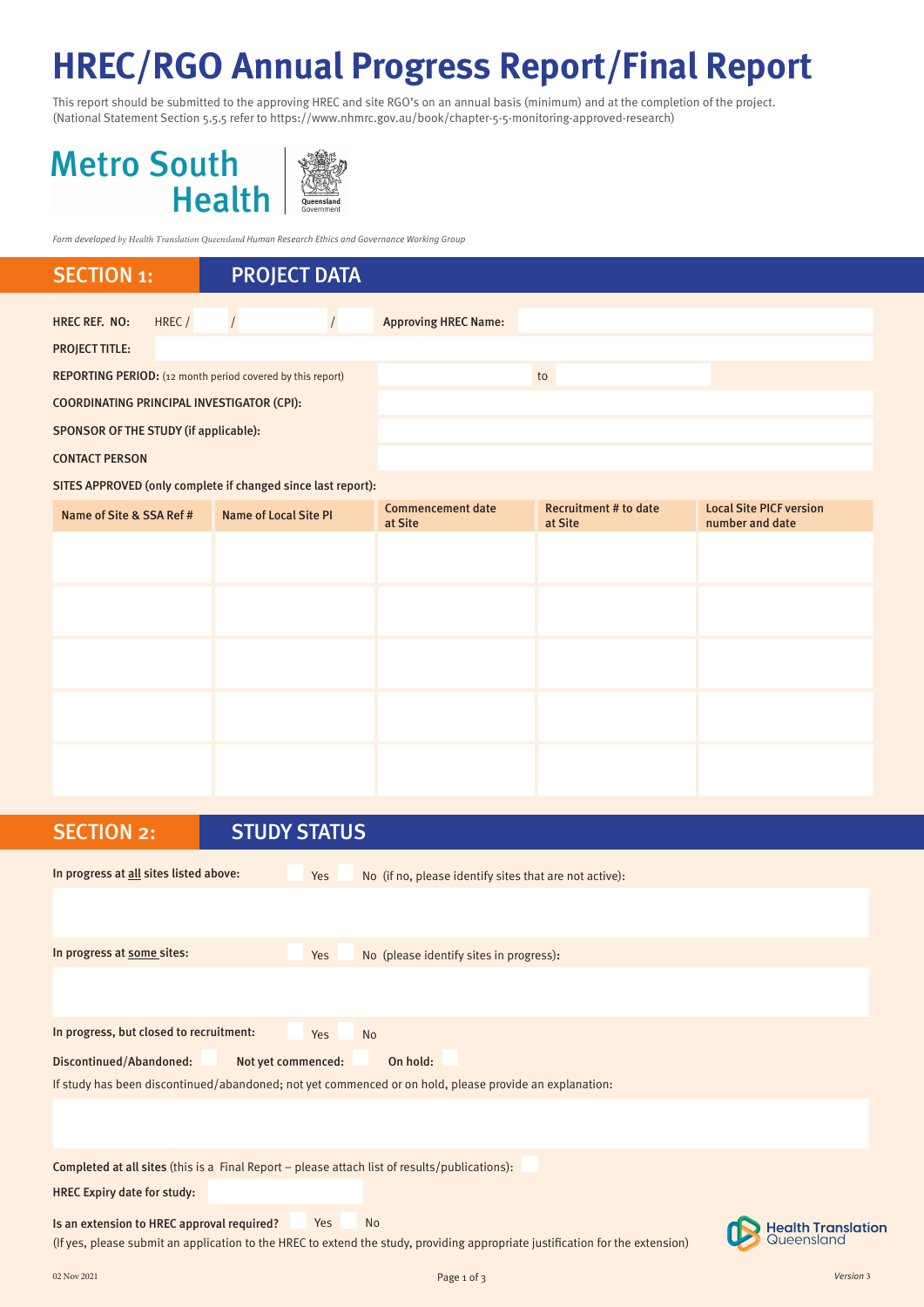#### **HREC/RGO Annual Progress Report/Final Report**

# SECTION 3: HREC APPROVED DOCUMENTATION

Provide version number and dates of the below Master HREC Approved Documents currently in use (only complete if changed since last report).

| Protocol                             | <b>Version Number:</b> | Date: |                        |       |
|--------------------------------------|------------------------|-------|------------------------|-------|
| <b>Master PICF</b> (if applicable)   | <b>Version Number:</b> | Date: |                        |       |
| <b>Questionnaire</b> (if applicable) | <b>Version Number:</b> | Date: |                        |       |
| OTHER (please specify)               |                        |       | <b>Version Number:</b> | Date: |
| <b>OTHER</b> (please specify)        |                        |       | <b>Version Number:</b> | Date: |
| <b>OTHER (please specify)</b>        |                        |       | <b>Version Number:</b> | Date: |

#### SECTION 4: CHANGES TO THE APPROVED STUDY

Have there been any amendments to the approved study (including changes to the research team) since the original submission or last progress report? If yes, provide list of any approved amendments  $\blacksquare$  No  $\blacktriangleright$  If No, go to Section 5

 $Yes \rightarrow If Yes, please submit an Amendment$ to the HREC and appropriate RGO

### SECTION 5: MANAGEMENT OF RISKS

Have there been any complaints regarding the conduct of the study since approval of the study or last progress report?

 $Yes \rightarrow$  If Yes, please provide further details as an attachment No

# SECTION 6: CLINICAL INTERVENTION (Including clinical trials)

| Have any issues in regards to safety occurred since the submission of the last progress report?                                                                                                                               | Yes $\rightarrow$<br><b>No</b>              | If Yes, please provide further details<br>as an attachment                                                         |
|-------------------------------------------------------------------------------------------------------------------------------------------------------------------------------------------------------------------------------|---------------------------------------------|--------------------------------------------------------------------------------------------------------------------|
| Have all urgent safety measures including amendments, temporary halt or early termination of<br>the study for safety reasons been submitted to the HREC and authorising RGO?                                                  | Yes<br>$No \rightarrow$<br><b>NA</b>        | If No, please provide further details as<br>an attachment                                                          |
| Have all serious Adverse Events been reported to the study sponsor within 24 hours of<br>becoming aware of the event?                                                                                                         | Yes<br>$No \rightarrow$<br><b>NA</b>        | If No, please provide further details as<br>an attachment                                                          |
| Have all significant safety issues and suspected unexpected serious adverse reaction (SUSARS)<br>arising from a site been reported to the relevant local institutional RGO within 72 hours of<br>becoming aware of the event? | <b>Yes</b><br>$No \rightarrow$<br><b>NA</b> | If No, please provide further details as<br>an attachment                                                          |
| Is a Data Safety Monitoring Committee (DSMC) or independent safety monitoring required for<br>this study?                                                                                                                     | Yes $\rightarrow$<br><b>No</b>              | If yes, please provide further<br>details of last meeting and any<br>recommendations for submission to<br>HREC/RGO |